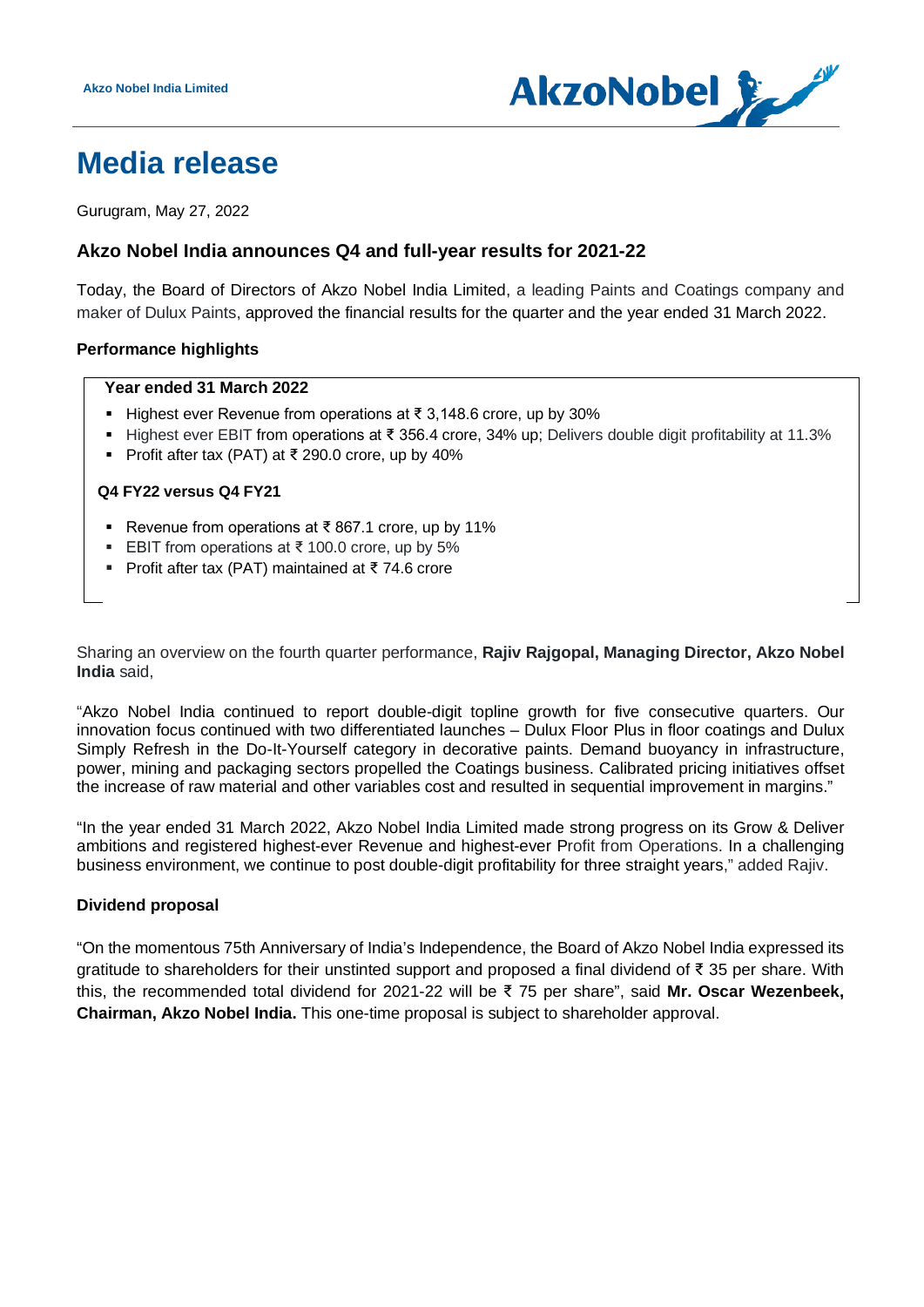

# **Recent highlights:**

- **< Product Innovation >**
- **With the launch of all-new Dulux Velvet Touch with Tru Color technology, Akzo Nobel India strengthened its flagship ultra-luxury interior emulsion portfolio.** The next generation of colour innovation from Dulux is a promise of intense rich colours with ultra-smooth finish in three contemporary design palettes. To bring alive this new proposition, a new TVC campaign starring Mrunal Thakur and Ronit Roy was rolled out with a progressive narrative of "Feels Like Home".
- After success in Europe, India drives the DIY phenomena for AkzoNobel in South Asia. **Dulux Simply Refresh launch marks Akzo Nobel India's disruptive foray into the growing Do-It-Yourself (DIY) paints category**. Dulux Simply Refresh offers a complete range for DIY solutions for multiple surfaces under three categories decorative paints, repair solutions and painting kits. Easy to purchase, the range is available online at **Dulux** [brand store](https://amazon.in/dulux) (Amazon.in).
- **Akzo Nobel India made its debut in floor coatings category with the launch of Dulux Floor Plus**. This water based acrylic emulsion is exclusively designed to protect and beautify floors – interlock paver blocks, walk-ways, terraces, and cemented and concrete surfaces.
- Celebrating 18 years of success of India's first crackproof exterior paint, the company **launched the all-new Dulux Weathershield MAX**. This super-premium exterior emulsion now comes with the new edge of PU technology and redefines maximum crack-proofing and maximum toughness in home exteriors.

#### **< Collaborative Innovation >**

 **Paint the Future brings collaborative innovation to Indian paints industry**. AkzoNobel's India startup challenge on 'Digital Consumer Experience' aims to discover disruptive solutions by startups that can further boost the magic of Dulux and unearth new value for its consumers (submissions open till 31 May 2022). For the winners, more doors open as they enter AkzoNobel's Accelerator program and win customized partnership agreements.

#### **< Sustainability >**

- Receiving a strong positive validation of acting on our company purpose 'People. Planet. Paint.', Akzo Nobel India was awarded **'Excellence in Corporate Social Responsibility'** at the 2022 Communitas Awards with special focus on Diversity & Inclusion and skilling youth, vulnerable sections of society.
- Akzo Nobel India is now **Great Place to Work-Certified™** (March,2022 to March,2023). This recognition by the global authority on workplace culture is proof that AkzoNobel's purpose-led 'People' initiatives are reaping employee trust and forging a work culture that is fair, respectful and credible.

#### **About AkzoNobel**

We supply the sustainable and innovative paints and coatings that our customers, communities – and the environment – are increasingly relying on. That's why everything we do starts with People. Planet. Paint. Our world class portfolio of brands – including Dulux, International, Sikkens and Interpon – is trusted by customers around the globe. We're active in more than 150 countries and have set our sights on becoming the global industry leader. It's what you'd expect from a pioneering paints company that's committed to science-based targets and is taking genuine action to address globally relevant challenges and protect future generations.

#### **About Akzo Nobel India Limited**

AkzoNobel India has been present in India for over 60 years an cd is a significant player in the paints industry. In 2008, the company became a member of the AkzoNobel Group. With employee strength of around 1,500, AkzoNobel India has manufacturing sites, offices and a distribution network spread across the country. All manufacturing facilities have a state-of-the-art environmental management system. Its commitment to Health, Safety, Environment and Security (HSE&S) has been among the best-in-class globally, with due care being taken to protect people and the environment. For more information, please visi[t www.akzonobel.co.in](http://www.akzonobel.co.in/)